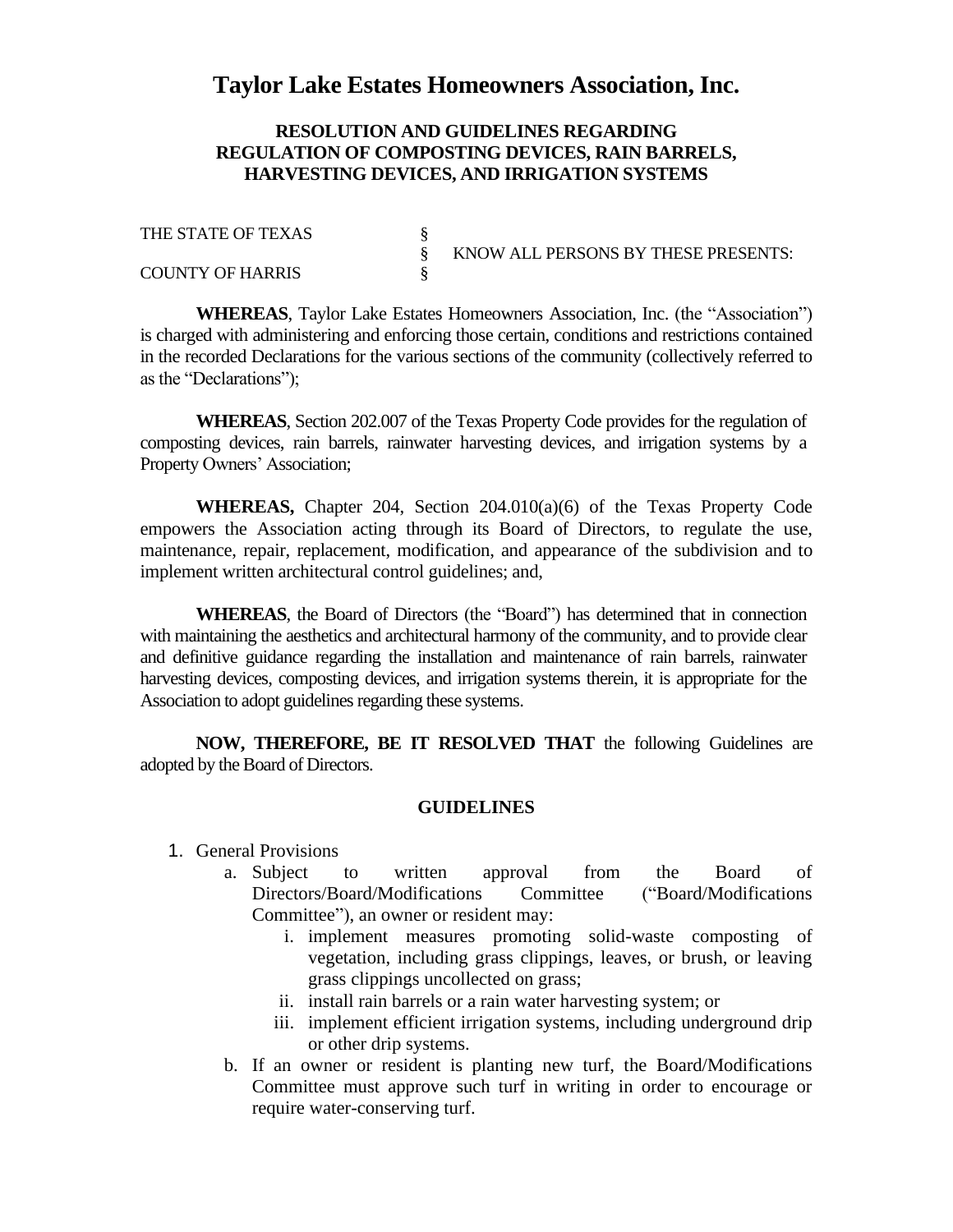- 2. Composting Devices
	- a. The Board/Modifications Committee shall regulate the size, type, shielding, and materials, for or the location of a composting device so long as it does not prohibit the economic installation of the device on the owner's lot where there is reasonably sufficient area to install the device.
	- b. This policy does not require the Board/Modifications Committee to permit a device as described in this policy to be installed in or on property:
		- i. owned by the Association;
		- ii. owned in common by the members of the Association; or
		- iii. in an area other than the fenced yard or patio of a property owner.
- 3. Irrigation Systems

The Board/Modifications Committee shall regulate:

- i. the installation of efficient irrigation systems, including establishing visibility limitations for aesthetic purposes.
- ii. the installation or use of gravel, rocks, or cacti.
- 4. Rain Barrels and Rainwater Harvesting
	- a. This policy does not require the Board/Modifications Committee to permit a rain barrel or rainwater harvesting system ("rainwater recovery systems") to be installed in or on property if:
		- i. the property is:
			- 1. owned by the Association;
			- 2. owned in common by the members of the Association
			- 3. located between the front of the property owner's home and an adjoining or adjacent street; or
		- ii. the barrel or system:
			- 1. is of a color other than a color consistent with the color scheme of the property owner's home; or
			- 2. displays any language or other content that is not typically displayed by such a barrel or system as it is manufactured;
	- b. Other than gutters and downspouts conventionally attached to a dwelling or appurtenant structure, all components of the rainwater recovery system, such as tanks, barrels, filters, pumps, motors, pressure tanks, pipes and hoses, must be substantially screened from public view from any street or common area. Screening may be accomplished by:
		- i. Placement behind a solid fence, a structure or vegetation; or
		- ii. By burying the tanks or barrels; or
		- iii. By placing equipment in an outbuilding otherwise approved by the Board/Modifications Committee.
	- c. A rain barrel may be placed in a location visible from public view from any street or common area only if the configuration of the guttering system on the structure precludes screening as described above with the following restrictions:
		- i. The barrel must not exceed 55 gallons;
		- ii. The barrel must be installed in close proximity to the structure on a level base with the guttering downspout leading directly to the barrel inlet at a substantially vertical angle;
		- iii. The barrel must be fully painted in a single color to blend with the